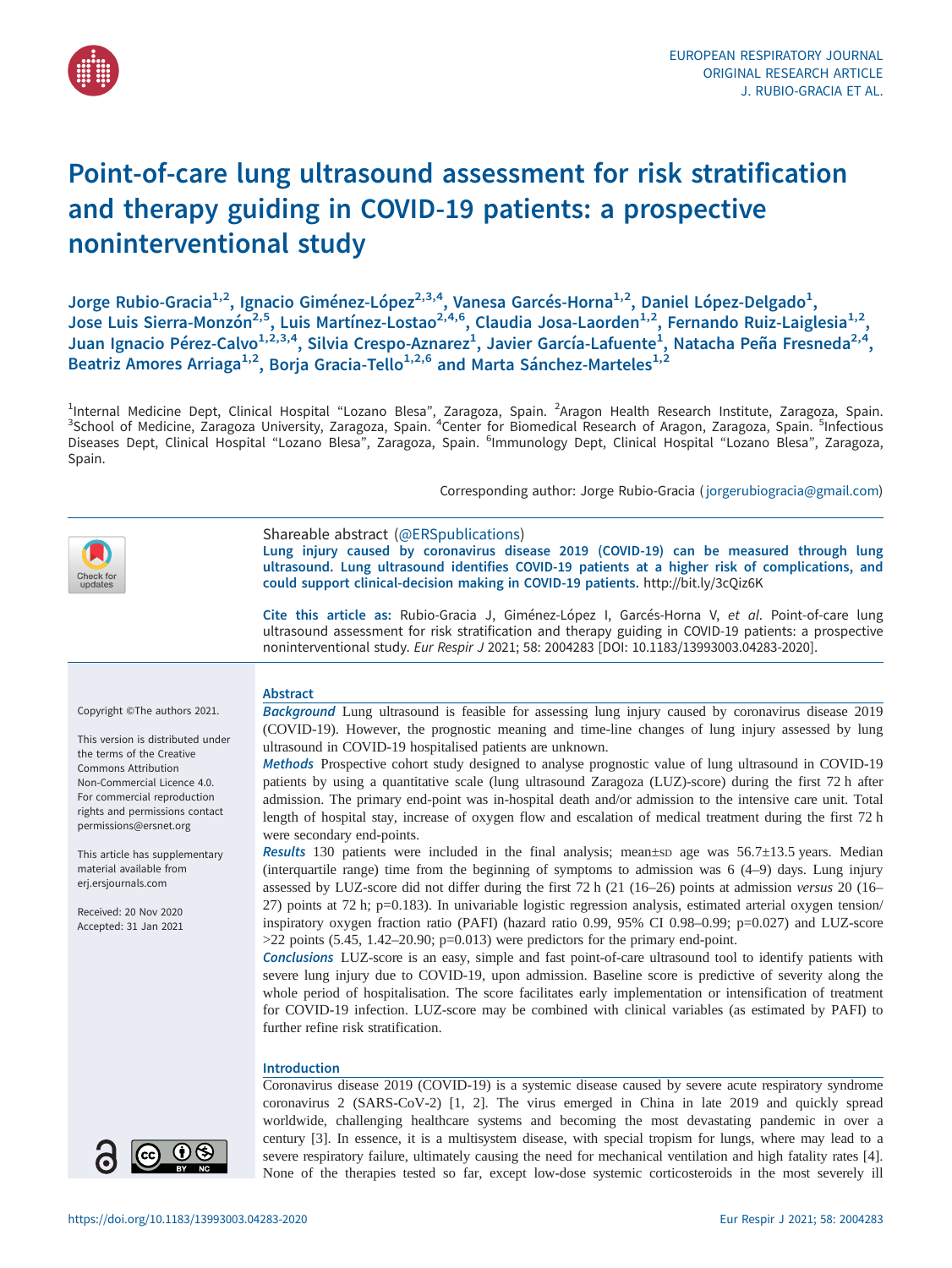patients, have shown efficacy in reducing mortality [[5](#page-8-0)]. Therefore, early detection of lung involvement, and anticipation of respiratory complications in COVID-19 patients would be of enormous assistance for clinicians in order to individualise patient management and anticipate the need for mechanical ventilation.

Not surprisingly, COVID-19 has resulted in a diagnostic challenge, since many patients present a dissociation between symptoms and radiological findings (e.g. in approximately a third of patients, infiltrates upon chest radiography are absent) [\[2, 6, 7\]](#page-8-0). Since first outbreak began [\[1\]](#page-7-0), attempts have been made to improve early diagnosis and potential complications of COVID-19 infection. Due to its sensitivity, pulmonary computed tomography (CT) has been postulated as the "gold standard" to detect lung involvement [[8](#page-8-0), [9\]](#page-8-0). However, lung CT has some limitations, especially when repeated examinations are required: equipment is not always available due to high demand; radiation exposure; the need to move the patient; or the subsequent need for enhanced environmental cleaning after its use; all of which are inconvenient and time-consuming. For all these reasons, lung ultrasound and point-of-care ultrasound [[10\]](#page-8-0) have been positioned as potential alternatives for the management of patients with COVID-19.

We hypothesise that lung ultrasound is useful during admission to quantify lung injury produced by COVID-19. Furthermore, we believe that the degree of lung injury might be related to prognosis and, hence, lung ultrasound may help in therapeutic decision-making during the first 72 h. If true, lung ultrasound could help to design more effective and earlier treatment strategies in patients admitted for COVID-19 infection.

The goals of the study were to 1) analyse the prognostic value of lung damage estimated by lung ultrasound at admission; 2) validate a specific quantitative scale for lung injury in patients with COVID-19 using lung ultrasound; 3) analyse whether the changes in lung lesions quantified through lung ultrasound during the first 48–72 h of admission can identify patients with a worse prognosis; and 4) analyse the correlation between analytical and clinical variables and the severity of lung damage quantified by lung ultrasound.

# Material and methods

#### Study design and setting

This was a prospective cohort study carried out in the infectious diseases and internal medicine departments of a tertiary university teaching centre between July and October 2020. The study consisted of two phases. The first aimed to analyse the role of lung ultrasound in COVID-19 patients, and the second aimed to identify blood biomarkers with potential clinical utility. Results included in this article refer to the first phase of the study.

Inclusion criteria were 1) age  $\geq$ 18 years; 2) informed consent granted; and 3) confirmed diagnosis of SARS-CoV-2 (COVID-19) infection by nasopharyngeal PCR or specific serology (IgM and/or IgG) with sign or symptoms of clinically active respiratory infection. Exclusion criteria were 1) intensive care unit (ICU) admission; 2) refusal of the patient to participate; 3) functional dependence (Barthel index <50 points); 4) moderate/severe cognitive impairment (Pfeiffer scale); 5) advanced COPD (forced expiratory volume in 1 s <30%) or a history of emphysema and/or pulmonary fibrosis; or 6) active cancer.

# Variables and definitions

Patients were assessed three times during hospitalisation: 1) "admission" (within first 24 h of admission); 2) "control" (48–72 h later); and 3) "discharge" (the day prior to discharge). At each time point, lung involvement was quantified using a lung ultrasound protocol (see later), vital signs were recorded (blood pressure, heart rate, oxygen saturation and respiratory therapy), PAFI (arterial oxygen tension/inspiratory oxygen fraction ( $F_{\text{IO}_2}$ ) ratio) index was estimated (ePAFI) and patient's dyspnoea was quantified using<br>Borg scale (from 1 (minimum) to 10 (maximum)). Boutine blood laboratory data (complete blood count Borg scale (from 1 (minimum) to 10 (maximum)). Routine blood laboratory data (complete blood count, biochemistry, coagulation and blood gasses) were recorded. Additional blood samples were bio-banked, following patient consent, and kept at −80°C for future analysis (Aragón Health System Biobank).

#### Lung ultrasound

Lung ultrasound examinations were performed using the UPROBE-C5PL wireless ultrasound device (Leleman), convex probe of 3.5–5 MHz, with a gain of 80–100 dB, and a maximum depth of 160– 220 mm. Images and videos were stored (iPad 10.2; Apple). The researchers responsible for lung ultrasound were internal medicine specialists, with extensive experience in clinical ultrasound (>2 years and >180 thoracic lung ultrasound explorations) [\[11](#page-8-0)–[13](#page-8-0)].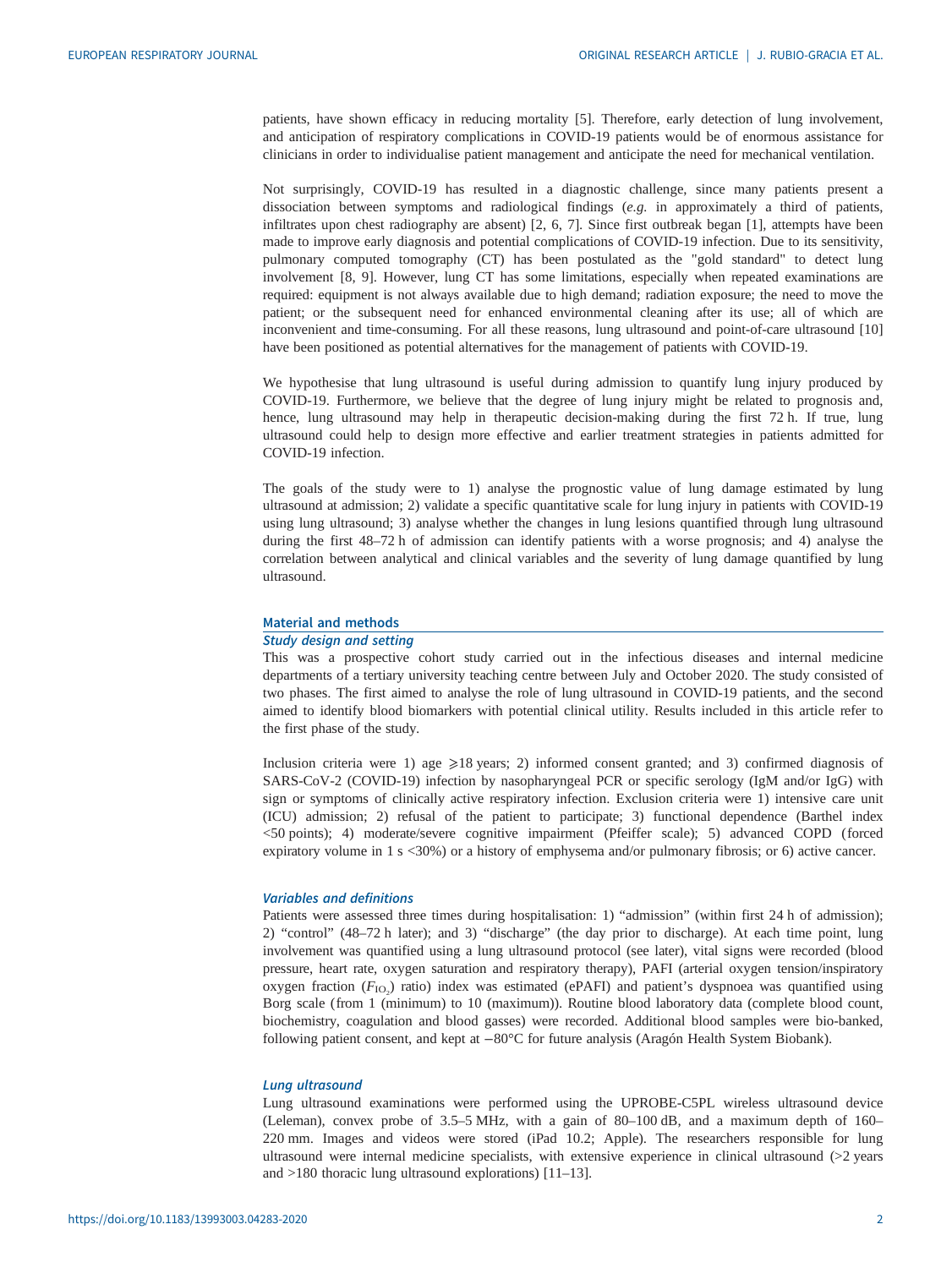In each examination, 12 areas were analysed according to previous studies [\[14](#page-8-0)] (two anterior, two lateral and two posterior for each lung). Given the progressive nature of ultrasound changes in COVID-19, a score between 0 and 4 points was assigned to each quadrant according to the pattern of observed findings, resulting in a total score between 0 and 48 points (0 points: A lines and normal pleural line; 1 point: A lines coexist with isolated and small B lines; 2 points: A lines disappear and multiple B lines are seen alternating with preserved lung parenchymal spaces. Pleural line thickens and small "bites" may be seen; 3 points: B lines merge and form a giant B line that fills the entire intercostal space. Pleural line is blurred, bites appear more frequently; 4 points: Pleural line is broken and subpleural consolidations (1-1.5 cm deep) are observed. "Sun ray" and "waterfall" patterns coexist) (figure 1 and [supplementary figure S5\)](http://erj.ersjournals.com/lookup/doi/10.1183/13993003.04283-2020.figures-only#fig-data-supplementary-materials). We named this protocol "lung ultrasound Zaragoza (LUZ)-score". In cases of multiple patterns coexisting in the same lung quadrant (according to the intercostal space analysed), the finding with highest score was annotated. In addition, the number of affected areas, presence of subpleural consolidations and the presence of pleural effusion were recorded.

# **Outcomes**

The primary end-point was defined as the combined occurrence of in-hospital death or transfer to the ICU for invasive mechanical ventilation. The following secondary outcomes were also considered: 1) length of hospital stay until discharge in patients not requiring ICU admission; 2) whether an increase in flow of



FIGURE 1 Lung ultrasound Zaragoza (LUZ)-score. Arrows indicate ultrasound findings described for each score.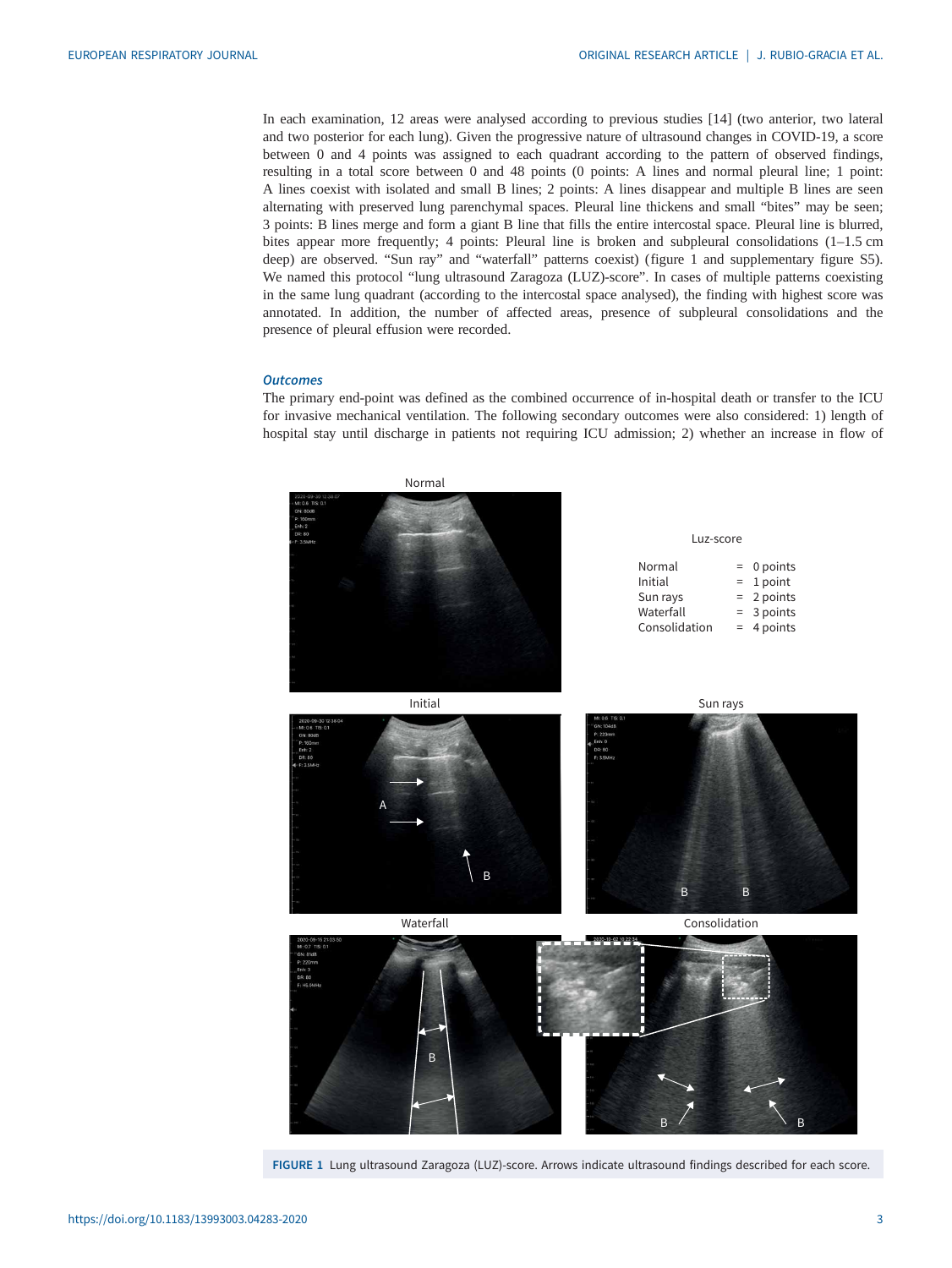oxygen during the 72 h following admission was required; and 3) change to more aggressive medical treatment (defined as adding remdesivir or convalescent plasma, or either starting corticosteroids or increasing dexamethasone dose) during the 72 h after admission.

#### Statistical analysis

Continuous variables were expressed as mean±sp or median (interquartile range (IQR)), as appropriate. Categorical variables were expressed as percentages. To perform the comparative analysis between normal continuous variables, t-test and ANOVA were used. Those variables that did not follow normality were compared using the Mann–Whitney and Kruskal–Wallis U-tests. Categorical variables were compared using the Chi-squared test. The analysis of the different correlations between continuous variables was carried out using the Pearson or Spearman test.

Sample size was calculated based on the number of blood samples required to carry out phase 2 of the study (see Study design section). The final objective was to collect 100 serum samples from patients with complete follow-up (baseline, control and discharge). To account for the consequences of healthcare pressure during the recruitment phase, an approximate percentage of losses of 30% were estimated, marking a final goal of 130 inclusions.

In univariable and multivariable logistic regression analysis, LUZ-score was dichotomised based on a cut-off value selected from receiver operating characteristic analysis of its primary end-point predictive value. A multivariable logistic regression model was designed to identify factors independently associated with the need for ICU transfer during admission or intra-hospital death. Candidate predictors were selected from the univariable analysis when p-value <0.200, and entered at a single step in the multivariable analysis. Age was also included in the model. Bootstrapping with 1000 replicates was performed, testing the stability of the model. Continuous candidate variables were transformed using logarithmic polynomials if necessary.

Confidence intervals included were 95%, establishing statistical significance with a p-value <0.05. Statistical analysis was carried out with Statistical Package for the Social Sciences (SPSS version 24.0 for Windows).

The study complied with the fundamental guidelines of the Helsinki declaration guidelines (CEICA, Ref. C.P.-C.I. PI20/248, 13 May 2020).

#### Results

Baseline characteristics are provided in [table 1.](#page-4-0)

#### Lung ultrasound

A total of 341 examinations were performed (130 at admission, 124 at control and 87 at discharge). Pulmonary involvement observed through LUZ-score did not vary between baseline and control phases (median (IQR) 21 (10) versus 20 (11), respectively; p=0.183), although significant decrease was observed at discharge (13 (12); p≤0.001) [\(figure 2](#page-5-0) and [supplementary table S1\)](http://erj.ersjournals.com/lookup/doi/10.1183/13993003.04283-2020.figures-only#fig-data-supplementary-materials). Similarly, the number of lung areas affected did not vary significantly during the first 72 h of admission  $(9\pm 3 \text{ versus } 9\pm 4; \text{ p}=0.077)$ . The most affected lung fields were lower right lobe (R6=69.2%) and lower left lobe (L6=65.2%), followed by lateral portion of upper left lobe (L3=58.5%) and lateral portion of upper right lobe (R3=56.2%) [\(supplementary](http://erj.ersjournals.com/lookup/doi/10.1183/13993003.04283-2020.figures-only#fig-data-supplementary-materials) [table S1\)](http://erj.ersjournals.com/lookup/doi/10.1183/13993003.04283-2020.figures-only#fig-data-supplementary-materials).

Stratification of population according to LUZ-score (tertiles) did not show significant differences in baseline characteristics or in comorbidities [\(table 1\)](#page-4-0). However, those patients with greater pulmonary involvement (LUZ-score >75th percentile) presented a higher degree of respiratory failure by ePAFI  $(p \le 0.001)$ , as well as a higher dyspnoea score by Borg scale ( $p=0.031$ ). Patients with greater lung ultrasound alterations (LUZ-score >75th percentile) presented higher concentrations at admission of aspartate transaminase (p=0.044), lactate dehydrogenase (p≤0.001), d-dimer (p=0.037), C-reactive protein  $(p=0.013)$  and interleukin-6 ( $p\leq 0.001$ ). The proportion of patients who received treatment with systemic steroids ( $p=0.001$ ) and remdesivir (0.009) was higher among patients with greater initial lung involvement quantified by LUZ-score [\(table 1\)](#page-4-0).

LUZ-score showed significant correlations with variables related to respiratory function, such as ePAFI ( $r=$ −0.516; p⩽0.001) or Borg scale (r=0.228; p=0.009); lung-tissue biomarkers, such as lactate dehydrogenase  $(r=0.395; p\leq 0.001)$ ; and with markers of systemic inflammation such as C-reactive protein (r=0.286;  $p=0.001$ ) or IL-6 (r=0.383;  $p\leq 0.001$ ) ([supplementary table S2 and figure S2](http://erj.ersjournals.com/lookup/doi/10.1183/13993003.04283-2020.figures-only#fig-data-supplementary-materials)).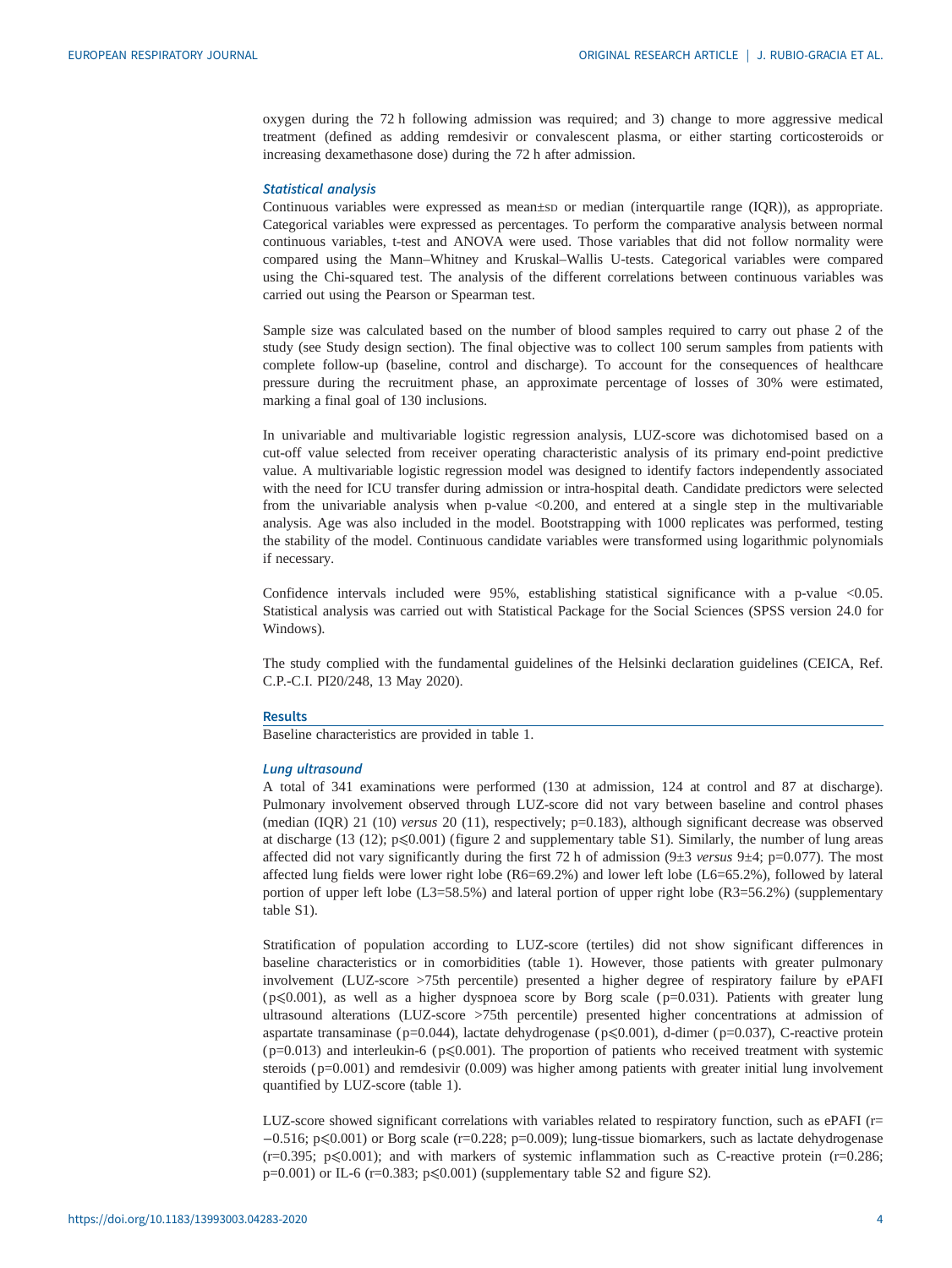<span id="page-4-0"></span>

| Total<br>LUZ-score<br>p-value<br>< 13<br>$13 - 26$<br>$>26$<br>130<br><b>Total sample</b><br>32 (24.6)<br>69(53.1)<br>29 (22.3)<br>56.7±13.5<br>54.0±13.2<br>56.3±14.7<br>Age years<br>$60.5 \pm 10.0$<br>0.173<br>Male $n$ $(\%)$<br>0.935<br>80(61.5)<br>20(62.5)<br>43 (62.3)<br>17 (58.6)<br>Duration of symptoms days<br>6(5)<br>4.0(5.0)<br>6.0(3.0)<br>8.0(5)<br>0.003<br>Time until COVID-19 confirmation days<br>$-2(6)$<br>$-1.5(7)$<br>$-2.0(6)$<br>$-3.0(6)$<br>0.315<br>Comorbidities n (%)<br>Hypertension<br>50 (38.5)<br>11 (34.4)<br>24 (34.8)<br>15(51.7)<br>0.250<br>Heart failure<br>2(6.3)<br>0(0.0)<br>4(3.1)<br>2(2.9)<br>0.366<br>Dyslipidaemia<br>15(21.7)<br>37(28.5)<br>11(34.4)<br>11 (37.9)<br>0.187<br>2(6.3)<br>2(2.9)<br>0.712<br>Coronary artery disease<br>5(3.8)<br>1(3.4)<br><b>Diabetes</b><br>5(15.6)<br>9(13.0)<br>8(27.6)<br>0.210<br>22(16.9)<br>History of smoking<br>40 (30.8)<br>8(25.0)<br>21(30.4)<br>11 (37.9)<br>0.548<br>COPD/asthma<br>13(10.0)<br>5(15.6)<br>6(8.7)<br>2(6.9)<br>0.457<br>Atrial flutter/fibrillation<br>1(1.4)<br>1(3.4)<br>0.155<br>5(3.8)<br>3(9.4)<br><b>CKD</b><br>6(4.6)<br>2(6.3)<br>2(2.9)<br>2(1.5)<br>0.607<br><b>Clinical variables</b><br>BMI $kg·m^{-2}$<br>28.7(6.2)<br>29.0(5.4)<br>28.8(7.4)<br>28.3(6.0)<br>0.625<br>SBP mmHg<br>126.8±16.5<br>129.7±15.9<br>$125.2 \pm 16.0$<br>128.1±14.7<br>0.731<br>DBP mmHg<br>77.2±10.8<br>75.7±12.9<br>76.8±9.8<br>79.5±8.5<br>0.315<br>Heart rate beats $min^{-1}$<br>80.7±11.6<br>0.217<br>$81.4 \pm 2.2$<br>80.6±15.6<br>84.8±9.9<br>ePAFI mmHg<br>382 (92)<br>429 (0)<br>355 (93)<br>346 (73)<br>< 0.001<br>4(5)<br>5(4)<br>Borg scale for dyspnoea<br>3(5)<br>4(6)<br>0.031<br>Laboratory<br>Urea mg·d $L^{-1}$<br>34 (20)<br>34.5 (23.5)<br>33.0 (20.5)<br>35.0(16.0)<br>0.448<br>Creatinine $mg \cdot dL^{-1}$<br>0.97(0.18)<br>0.9(0.29)<br>0.88(0.31)<br>0.89(0.30)<br>0.241<br>Aspartate transaminase U·L <sup>-1</sup><br>38(25)<br>30(16)<br>43 (22)<br>0.044<br>39(26)<br>Alanine transaminase $U \cdot L^{-1}$<br>30(29)<br>34 (24)<br>30(37)<br>30(33)<br>0.816<br>Creatine phosphokinase $U \cdot L^{-1}$<br>94 (91)<br>89 (86)<br>83 (64)<br>0.460<br>131 (110)<br>Lactate dehydrogenase U·L <sup>-1</sup><br>306 (146)<br>254 (109)<br>307 (166)<br>394 (183)<br>< 0.001<br>C-reactive protein mg $\cdot L^{-1}$<br>64.2 (81.2)<br>36.7 (58.8)<br>67.5 (75.5)<br>86.8 (104.9)<br>0.013<br>Ferritin $ng·mL^{-1}$<br>729 (855)<br>737 (721)<br>670 (770)<br>954 (1414)<br>0.248<br>Haemoglobin $g \cdot dL^{-1}$<br>0.275<br>14.2(2.1)<br>14.2(2.0)<br>14.1(2.4)<br>14.1(1.9)<br>Total leukocytes ×1000<br>5.9(3.2)<br>0.479<br>5.5(3.1)<br>5.7(3.8)<br>5.0(3.1)<br>Total lymphocytes ×1000<br>0.9(0.6)<br>0.9(0.7)<br>1.0(0.6)<br>0.8(0.6)<br>0.250<br>D-dimer $n$ g·m $L^{-1}$<br>731 (661)<br>739 (903)<br>658 (654)<br>891 (743)<br>0.037<br>Fibrinogen mg·d $L^{-1}$<br>777 (213)<br>723 (207)<br>793 (220)<br>785 (231)<br>0.182<br>Interleukin-6 pg·mL <sup>-1</sup><br>42.34 (26.6)<br>25.4(22.5)<br>45.4 (28.0)<br>46.4 (46.9)<br>< 0.001<br>Therapies n (%)<br>Colchicine<br>8(6.2)<br>2(6.3)<br>4(5.8)<br>2(6.9)<br>0.979<br>0(0.0)<br>Plasma<br>1(0.8)<br>0(0.0)<br>1(1.4)<br>0.641<br>Remdesivir<br>45 (34.6)<br>4(12.5)<br>28 (40.6)<br>13 (44.8)<br>0.009<br>Systemic corticosteroids<br>99 (76.2)<br>17(53.1)<br>55 (79.7)<br>27 (93.1)<br>0.001<br>Medium dose of corticosteroids (dexamethasone mg)<br>6(3)<br>6(3)<br>6(3)<br>0.596<br>6(1) | TABLE 1 Baseline characteristics according to Lung ultrasound Zaragoza (LUZ)-score at baseline (tertiles) |            |           |           |           |       |  |
|-----------------------------------------------------------------------------------------------------------------------------------------------------------------------------------------------------------------------------------------------------------------------------------------------------------------------------------------------------------------------------------------------------------------------------------------------------------------------------------------------------------------------------------------------------------------------------------------------------------------------------------------------------------------------------------------------------------------------------------------------------------------------------------------------------------------------------------------------------------------------------------------------------------------------------------------------------------------------------------------------------------------------------------------------------------------------------------------------------------------------------------------------------------------------------------------------------------------------------------------------------------------------------------------------------------------------------------------------------------------------------------------------------------------------------------------------------------------------------------------------------------------------------------------------------------------------------------------------------------------------------------------------------------------------------------------------------------------------------------------------------------------------------------------------------------------------------------------------------------------------------------------------------------------------------------------------------------------------------------------------------------------------------------------------------------------------------------------------------------------------------------------------------------------------------------------------------------------------------------------------------------------------------------------------------------------------------------------------------------------------------------------------------------------------------------------------------------------------------------------------------------------------------------------------------------------------------------------------------------------------------------------------------------------------------------------------------------------------------------------------------------------------------------------------------------------------------------------------------------------------------------------------------------------------------------------------------------------------------------------------------------------------------------------------------------------------------------------------------------------------------------------------------------------------------------------------------------------------------------------------------------------------------------------------------------------------------------------------------------------------------------------------------------------------------------------------------------------------------------------------------------|-----------------------------------------------------------------------------------------------------------|------------|-----------|-----------|-----------|-------|--|
|                                                                                                                                                                                                                                                                                                                                                                                                                                                                                                                                                                                                                                                                                                                                                                                                                                                                                                                                                                                                                                                                                                                                                                                                                                                                                                                                                                                                                                                                                                                                                                                                                                                                                                                                                                                                                                                                                                                                                                                                                                                                                                                                                                                                                                                                                                                                                                                                                                                                                                                                                                                                                                                                                                                                                                                                                                                                                                                                                                                                                                                                                                                                                                                                                                                                                                                                                                                                                                                                                                           |                                                                                                           |            |           |           |           |       |  |
|                                                                                                                                                                                                                                                                                                                                                                                                                                                                                                                                                                                                                                                                                                                                                                                                                                                                                                                                                                                                                                                                                                                                                                                                                                                                                                                                                                                                                                                                                                                                                                                                                                                                                                                                                                                                                                                                                                                                                                                                                                                                                                                                                                                                                                                                                                                                                                                                                                                                                                                                                                                                                                                                                                                                                                                                                                                                                                                                                                                                                                                                                                                                                                                                                                                                                                                                                                                                                                                                                                           |                                                                                                           |            |           |           |           |       |  |
|                                                                                                                                                                                                                                                                                                                                                                                                                                                                                                                                                                                                                                                                                                                                                                                                                                                                                                                                                                                                                                                                                                                                                                                                                                                                                                                                                                                                                                                                                                                                                                                                                                                                                                                                                                                                                                                                                                                                                                                                                                                                                                                                                                                                                                                                                                                                                                                                                                                                                                                                                                                                                                                                                                                                                                                                                                                                                                                                                                                                                                                                                                                                                                                                                                                                                                                                                                                                                                                                                                           |                                                                                                           |            |           |           |           |       |  |
|                                                                                                                                                                                                                                                                                                                                                                                                                                                                                                                                                                                                                                                                                                                                                                                                                                                                                                                                                                                                                                                                                                                                                                                                                                                                                                                                                                                                                                                                                                                                                                                                                                                                                                                                                                                                                                                                                                                                                                                                                                                                                                                                                                                                                                                                                                                                                                                                                                                                                                                                                                                                                                                                                                                                                                                                                                                                                                                                                                                                                                                                                                                                                                                                                                                                                                                                                                                                                                                                                                           |                                                                                                           |            |           |           |           |       |  |
|                                                                                                                                                                                                                                                                                                                                                                                                                                                                                                                                                                                                                                                                                                                                                                                                                                                                                                                                                                                                                                                                                                                                                                                                                                                                                                                                                                                                                                                                                                                                                                                                                                                                                                                                                                                                                                                                                                                                                                                                                                                                                                                                                                                                                                                                                                                                                                                                                                                                                                                                                                                                                                                                                                                                                                                                                                                                                                                                                                                                                                                                                                                                                                                                                                                                                                                                                                                                                                                                                                           |                                                                                                           |            |           |           |           |       |  |
|                                                                                                                                                                                                                                                                                                                                                                                                                                                                                                                                                                                                                                                                                                                                                                                                                                                                                                                                                                                                                                                                                                                                                                                                                                                                                                                                                                                                                                                                                                                                                                                                                                                                                                                                                                                                                                                                                                                                                                                                                                                                                                                                                                                                                                                                                                                                                                                                                                                                                                                                                                                                                                                                                                                                                                                                                                                                                                                                                                                                                                                                                                                                                                                                                                                                                                                                                                                                                                                                                                           |                                                                                                           |            |           |           |           |       |  |
|                                                                                                                                                                                                                                                                                                                                                                                                                                                                                                                                                                                                                                                                                                                                                                                                                                                                                                                                                                                                                                                                                                                                                                                                                                                                                                                                                                                                                                                                                                                                                                                                                                                                                                                                                                                                                                                                                                                                                                                                                                                                                                                                                                                                                                                                                                                                                                                                                                                                                                                                                                                                                                                                                                                                                                                                                                                                                                                                                                                                                                                                                                                                                                                                                                                                                                                                                                                                                                                                                                           |                                                                                                           |            |           |           |           |       |  |
|                                                                                                                                                                                                                                                                                                                                                                                                                                                                                                                                                                                                                                                                                                                                                                                                                                                                                                                                                                                                                                                                                                                                                                                                                                                                                                                                                                                                                                                                                                                                                                                                                                                                                                                                                                                                                                                                                                                                                                                                                                                                                                                                                                                                                                                                                                                                                                                                                                                                                                                                                                                                                                                                                                                                                                                                                                                                                                                                                                                                                                                                                                                                                                                                                                                                                                                                                                                                                                                                                                           |                                                                                                           |            |           |           |           |       |  |
|                                                                                                                                                                                                                                                                                                                                                                                                                                                                                                                                                                                                                                                                                                                                                                                                                                                                                                                                                                                                                                                                                                                                                                                                                                                                                                                                                                                                                                                                                                                                                                                                                                                                                                                                                                                                                                                                                                                                                                                                                                                                                                                                                                                                                                                                                                                                                                                                                                                                                                                                                                                                                                                                                                                                                                                                                                                                                                                                                                                                                                                                                                                                                                                                                                                                                                                                                                                                                                                                                                           |                                                                                                           |            |           |           |           |       |  |
|                                                                                                                                                                                                                                                                                                                                                                                                                                                                                                                                                                                                                                                                                                                                                                                                                                                                                                                                                                                                                                                                                                                                                                                                                                                                                                                                                                                                                                                                                                                                                                                                                                                                                                                                                                                                                                                                                                                                                                                                                                                                                                                                                                                                                                                                                                                                                                                                                                                                                                                                                                                                                                                                                                                                                                                                                                                                                                                                                                                                                                                                                                                                                                                                                                                                                                                                                                                                                                                                                                           |                                                                                                           |            |           |           |           |       |  |
|                                                                                                                                                                                                                                                                                                                                                                                                                                                                                                                                                                                                                                                                                                                                                                                                                                                                                                                                                                                                                                                                                                                                                                                                                                                                                                                                                                                                                                                                                                                                                                                                                                                                                                                                                                                                                                                                                                                                                                                                                                                                                                                                                                                                                                                                                                                                                                                                                                                                                                                                                                                                                                                                                                                                                                                                                                                                                                                                                                                                                                                                                                                                                                                                                                                                                                                                                                                                                                                                                                           |                                                                                                           |            |           |           |           |       |  |
|                                                                                                                                                                                                                                                                                                                                                                                                                                                                                                                                                                                                                                                                                                                                                                                                                                                                                                                                                                                                                                                                                                                                                                                                                                                                                                                                                                                                                                                                                                                                                                                                                                                                                                                                                                                                                                                                                                                                                                                                                                                                                                                                                                                                                                                                                                                                                                                                                                                                                                                                                                                                                                                                                                                                                                                                                                                                                                                                                                                                                                                                                                                                                                                                                                                                                                                                                                                                                                                                                                           |                                                                                                           |            |           |           |           |       |  |
|                                                                                                                                                                                                                                                                                                                                                                                                                                                                                                                                                                                                                                                                                                                                                                                                                                                                                                                                                                                                                                                                                                                                                                                                                                                                                                                                                                                                                                                                                                                                                                                                                                                                                                                                                                                                                                                                                                                                                                                                                                                                                                                                                                                                                                                                                                                                                                                                                                                                                                                                                                                                                                                                                                                                                                                                                                                                                                                                                                                                                                                                                                                                                                                                                                                                                                                                                                                                                                                                                                           |                                                                                                           |            |           |           |           |       |  |
|                                                                                                                                                                                                                                                                                                                                                                                                                                                                                                                                                                                                                                                                                                                                                                                                                                                                                                                                                                                                                                                                                                                                                                                                                                                                                                                                                                                                                                                                                                                                                                                                                                                                                                                                                                                                                                                                                                                                                                                                                                                                                                                                                                                                                                                                                                                                                                                                                                                                                                                                                                                                                                                                                                                                                                                                                                                                                                                                                                                                                                                                                                                                                                                                                                                                                                                                                                                                                                                                                                           |                                                                                                           |            |           |           |           |       |  |
|                                                                                                                                                                                                                                                                                                                                                                                                                                                                                                                                                                                                                                                                                                                                                                                                                                                                                                                                                                                                                                                                                                                                                                                                                                                                                                                                                                                                                                                                                                                                                                                                                                                                                                                                                                                                                                                                                                                                                                                                                                                                                                                                                                                                                                                                                                                                                                                                                                                                                                                                                                                                                                                                                                                                                                                                                                                                                                                                                                                                                                                                                                                                                                                                                                                                                                                                                                                                                                                                                                           |                                                                                                           |            |           |           |           |       |  |
|                                                                                                                                                                                                                                                                                                                                                                                                                                                                                                                                                                                                                                                                                                                                                                                                                                                                                                                                                                                                                                                                                                                                                                                                                                                                                                                                                                                                                                                                                                                                                                                                                                                                                                                                                                                                                                                                                                                                                                                                                                                                                                                                                                                                                                                                                                                                                                                                                                                                                                                                                                                                                                                                                                                                                                                                                                                                                                                                                                                                                                                                                                                                                                                                                                                                                                                                                                                                                                                                                                           |                                                                                                           |            |           |           |           |       |  |
|                                                                                                                                                                                                                                                                                                                                                                                                                                                                                                                                                                                                                                                                                                                                                                                                                                                                                                                                                                                                                                                                                                                                                                                                                                                                                                                                                                                                                                                                                                                                                                                                                                                                                                                                                                                                                                                                                                                                                                                                                                                                                                                                                                                                                                                                                                                                                                                                                                                                                                                                                                                                                                                                                                                                                                                                                                                                                                                                                                                                                                                                                                                                                                                                                                                                                                                                                                                                                                                                                                           |                                                                                                           |            |           |           |           |       |  |
|                                                                                                                                                                                                                                                                                                                                                                                                                                                                                                                                                                                                                                                                                                                                                                                                                                                                                                                                                                                                                                                                                                                                                                                                                                                                                                                                                                                                                                                                                                                                                                                                                                                                                                                                                                                                                                                                                                                                                                                                                                                                                                                                                                                                                                                                                                                                                                                                                                                                                                                                                                                                                                                                                                                                                                                                                                                                                                                                                                                                                                                                                                                                                                                                                                                                                                                                                                                                                                                                                                           |                                                                                                           |            |           |           |           |       |  |
|                                                                                                                                                                                                                                                                                                                                                                                                                                                                                                                                                                                                                                                                                                                                                                                                                                                                                                                                                                                                                                                                                                                                                                                                                                                                                                                                                                                                                                                                                                                                                                                                                                                                                                                                                                                                                                                                                                                                                                                                                                                                                                                                                                                                                                                                                                                                                                                                                                                                                                                                                                                                                                                                                                                                                                                                                                                                                                                                                                                                                                                                                                                                                                                                                                                                                                                                                                                                                                                                                                           |                                                                                                           |            |           |           |           |       |  |
|                                                                                                                                                                                                                                                                                                                                                                                                                                                                                                                                                                                                                                                                                                                                                                                                                                                                                                                                                                                                                                                                                                                                                                                                                                                                                                                                                                                                                                                                                                                                                                                                                                                                                                                                                                                                                                                                                                                                                                                                                                                                                                                                                                                                                                                                                                                                                                                                                                                                                                                                                                                                                                                                                                                                                                                                                                                                                                                                                                                                                                                                                                                                                                                                                                                                                                                                                                                                                                                                                                           |                                                                                                           |            |           |           |           |       |  |
|                                                                                                                                                                                                                                                                                                                                                                                                                                                                                                                                                                                                                                                                                                                                                                                                                                                                                                                                                                                                                                                                                                                                                                                                                                                                                                                                                                                                                                                                                                                                                                                                                                                                                                                                                                                                                                                                                                                                                                                                                                                                                                                                                                                                                                                                                                                                                                                                                                                                                                                                                                                                                                                                                                                                                                                                                                                                                                                                                                                                                                                                                                                                                                                                                                                                                                                                                                                                                                                                                                           |                                                                                                           |            |           |           |           |       |  |
|                                                                                                                                                                                                                                                                                                                                                                                                                                                                                                                                                                                                                                                                                                                                                                                                                                                                                                                                                                                                                                                                                                                                                                                                                                                                                                                                                                                                                                                                                                                                                                                                                                                                                                                                                                                                                                                                                                                                                                                                                                                                                                                                                                                                                                                                                                                                                                                                                                                                                                                                                                                                                                                                                                                                                                                                                                                                                                                                                                                                                                                                                                                                                                                                                                                                                                                                                                                                                                                                                                           |                                                                                                           |            |           |           |           |       |  |
|                                                                                                                                                                                                                                                                                                                                                                                                                                                                                                                                                                                                                                                                                                                                                                                                                                                                                                                                                                                                                                                                                                                                                                                                                                                                                                                                                                                                                                                                                                                                                                                                                                                                                                                                                                                                                                                                                                                                                                                                                                                                                                                                                                                                                                                                                                                                                                                                                                                                                                                                                                                                                                                                                                                                                                                                                                                                                                                                                                                                                                                                                                                                                                                                                                                                                                                                                                                                                                                                                                           |                                                                                                           |            |           |           |           |       |  |
|                                                                                                                                                                                                                                                                                                                                                                                                                                                                                                                                                                                                                                                                                                                                                                                                                                                                                                                                                                                                                                                                                                                                                                                                                                                                                                                                                                                                                                                                                                                                                                                                                                                                                                                                                                                                                                                                                                                                                                                                                                                                                                                                                                                                                                                                                                                                                                                                                                                                                                                                                                                                                                                                                                                                                                                                                                                                                                                                                                                                                                                                                                                                                                                                                                                                                                                                                                                                                                                                                                           |                                                                                                           |            |           |           |           |       |  |
|                                                                                                                                                                                                                                                                                                                                                                                                                                                                                                                                                                                                                                                                                                                                                                                                                                                                                                                                                                                                                                                                                                                                                                                                                                                                                                                                                                                                                                                                                                                                                                                                                                                                                                                                                                                                                                                                                                                                                                                                                                                                                                                                                                                                                                                                                                                                                                                                                                                                                                                                                                                                                                                                                                                                                                                                                                                                                                                                                                                                                                                                                                                                                                                                                                                                                                                                                                                                                                                                                                           |                                                                                                           |            |           |           |           |       |  |
|                                                                                                                                                                                                                                                                                                                                                                                                                                                                                                                                                                                                                                                                                                                                                                                                                                                                                                                                                                                                                                                                                                                                                                                                                                                                                                                                                                                                                                                                                                                                                                                                                                                                                                                                                                                                                                                                                                                                                                                                                                                                                                                                                                                                                                                                                                                                                                                                                                                                                                                                                                                                                                                                                                                                                                                                                                                                                                                                                                                                                                                                                                                                                                                                                                                                                                                                                                                                                                                                                                           |                                                                                                           |            |           |           |           |       |  |
|                                                                                                                                                                                                                                                                                                                                                                                                                                                                                                                                                                                                                                                                                                                                                                                                                                                                                                                                                                                                                                                                                                                                                                                                                                                                                                                                                                                                                                                                                                                                                                                                                                                                                                                                                                                                                                                                                                                                                                                                                                                                                                                                                                                                                                                                                                                                                                                                                                                                                                                                                                                                                                                                                                                                                                                                                                                                                                                                                                                                                                                                                                                                                                                                                                                                                                                                                                                                                                                                                                           |                                                                                                           |            |           |           |           |       |  |
|                                                                                                                                                                                                                                                                                                                                                                                                                                                                                                                                                                                                                                                                                                                                                                                                                                                                                                                                                                                                                                                                                                                                                                                                                                                                                                                                                                                                                                                                                                                                                                                                                                                                                                                                                                                                                                                                                                                                                                                                                                                                                                                                                                                                                                                                                                                                                                                                                                                                                                                                                                                                                                                                                                                                                                                                                                                                                                                                                                                                                                                                                                                                                                                                                                                                                                                                                                                                                                                                                                           |                                                                                                           |            |           |           |           |       |  |
|                                                                                                                                                                                                                                                                                                                                                                                                                                                                                                                                                                                                                                                                                                                                                                                                                                                                                                                                                                                                                                                                                                                                                                                                                                                                                                                                                                                                                                                                                                                                                                                                                                                                                                                                                                                                                                                                                                                                                                                                                                                                                                                                                                                                                                                                                                                                                                                                                                                                                                                                                                                                                                                                                                                                                                                                                                                                                                                                                                                                                                                                                                                                                                                                                                                                                                                                                                                                                                                                                                           |                                                                                                           |            |           |           |           |       |  |
|                                                                                                                                                                                                                                                                                                                                                                                                                                                                                                                                                                                                                                                                                                                                                                                                                                                                                                                                                                                                                                                                                                                                                                                                                                                                                                                                                                                                                                                                                                                                                                                                                                                                                                                                                                                                                                                                                                                                                                                                                                                                                                                                                                                                                                                                                                                                                                                                                                                                                                                                                                                                                                                                                                                                                                                                                                                                                                                                                                                                                                                                                                                                                                                                                                                                                                                                                                                                                                                                                                           |                                                                                                           |            |           |           |           |       |  |
|                                                                                                                                                                                                                                                                                                                                                                                                                                                                                                                                                                                                                                                                                                                                                                                                                                                                                                                                                                                                                                                                                                                                                                                                                                                                                                                                                                                                                                                                                                                                                                                                                                                                                                                                                                                                                                                                                                                                                                                                                                                                                                                                                                                                                                                                                                                                                                                                                                                                                                                                                                                                                                                                                                                                                                                                                                                                                                                                                                                                                                                                                                                                                                                                                                                                                                                                                                                                                                                                                                           |                                                                                                           |            |           |           |           |       |  |
|                                                                                                                                                                                                                                                                                                                                                                                                                                                                                                                                                                                                                                                                                                                                                                                                                                                                                                                                                                                                                                                                                                                                                                                                                                                                                                                                                                                                                                                                                                                                                                                                                                                                                                                                                                                                                                                                                                                                                                                                                                                                                                                                                                                                                                                                                                                                                                                                                                                                                                                                                                                                                                                                                                                                                                                                                                                                                                                                                                                                                                                                                                                                                                                                                                                                                                                                                                                                                                                                                                           |                                                                                                           |            |           |           |           |       |  |
|                                                                                                                                                                                                                                                                                                                                                                                                                                                                                                                                                                                                                                                                                                                                                                                                                                                                                                                                                                                                                                                                                                                                                                                                                                                                                                                                                                                                                                                                                                                                                                                                                                                                                                                                                                                                                                                                                                                                                                                                                                                                                                                                                                                                                                                                                                                                                                                                                                                                                                                                                                                                                                                                                                                                                                                                                                                                                                                                                                                                                                                                                                                                                                                                                                                                                                                                                                                                                                                                                                           |                                                                                                           |            |           |           |           |       |  |
|                                                                                                                                                                                                                                                                                                                                                                                                                                                                                                                                                                                                                                                                                                                                                                                                                                                                                                                                                                                                                                                                                                                                                                                                                                                                                                                                                                                                                                                                                                                                                                                                                                                                                                                                                                                                                                                                                                                                                                                                                                                                                                                                                                                                                                                                                                                                                                                                                                                                                                                                                                                                                                                                                                                                                                                                                                                                                                                                                                                                                                                                                                                                                                                                                                                                                                                                                                                                                                                                                                           |                                                                                                           |            |           |           |           |       |  |
|                                                                                                                                                                                                                                                                                                                                                                                                                                                                                                                                                                                                                                                                                                                                                                                                                                                                                                                                                                                                                                                                                                                                                                                                                                                                                                                                                                                                                                                                                                                                                                                                                                                                                                                                                                                                                                                                                                                                                                                                                                                                                                                                                                                                                                                                                                                                                                                                                                                                                                                                                                                                                                                                                                                                                                                                                                                                                                                                                                                                                                                                                                                                                                                                                                                                                                                                                                                                                                                                                                           |                                                                                                           |            |           |           |           |       |  |
|                                                                                                                                                                                                                                                                                                                                                                                                                                                                                                                                                                                                                                                                                                                                                                                                                                                                                                                                                                                                                                                                                                                                                                                                                                                                                                                                                                                                                                                                                                                                                                                                                                                                                                                                                                                                                                                                                                                                                                                                                                                                                                                                                                                                                                                                                                                                                                                                                                                                                                                                                                                                                                                                                                                                                                                                                                                                                                                                                                                                                                                                                                                                                                                                                                                                                                                                                                                                                                                                                                           |                                                                                                           |            |           |           |           |       |  |
|                                                                                                                                                                                                                                                                                                                                                                                                                                                                                                                                                                                                                                                                                                                                                                                                                                                                                                                                                                                                                                                                                                                                                                                                                                                                                                                                                                                                                                                                                                                                                                                                                                                                                                                                                                                                                                                                                                                                                                                                                                                                                                                                                                                                                                                                                                                                                                                                                                                                                                                                                                                                                                                                                                                                                                                                                                                                                                                                                                                                                                                                                                                                                                                                                                                                                                                                                                                                                                                                                                           |                                                                                                           |            |           |           |           |       |  |
|                                                                                                                                                                                                                                                                                                                                                                                                                                                                                                                                                                                                                                                                                                                                                                                                                                                                                                                                                                                                                                                                                                                                                                                                                                                                                                                                                                                                                                                                                                                                                                                                                                                                                                                                                                                                                                                                                                                                                                                                                                                                                                                                                                                                                                                                                                                                                                                                                                                                                                                                                                                                                                                                                                                                                                                                                                                                                                                                                                                                                                                                                                                                                                                                                                                                                                                                                                                                                                                                                                           |                                                                                                           |            |           |           |           |       |  |
|                                                                                                                                                                                                                                                                                                                                                                                                                                                                                                                                                                                                                                                                                                                                                                                                                                                                                                                                                                                                                                                                                                                                                                                                                                                                                                                                                                                                                                                                                                                                                                                                                                                                                                                                                                                                                                                                                                                                                                                                                                                                                                                                                                                                                                                                                                                                                                                                                                                                                                                                                                                                                                                                                                                                                                                                                                                                                                                                                                                                                                                                                                                                                                                                                                                                                                                                                                                                                                                                                                           |                                                                                                           |            |           |           |           |       |  |
|                                                                                                                                                                                                                                                                                                                                                                                                                                                                                                                                                                                                                                                                                                                                                                                                                                                                                                                                                                                                                                                                                                                                                                                                                                                                                                                                                                                                                                                                                                                                                                                                                                                                                                                                                                                                                                                                                                                                                                                                                                                                                                                                                                                                                                                                                                                                                                                                                                                                                                                                                                                                                                                                                                                                                                                                                                                                                                                                                                                                                                                                                                                                                                                                                                                                                                                                                                                                                                                                                                           |                                                                                                           |            |           |           |           |       |  |
|                                                                                                                                                                                                                                                                                                                                                                                                                                                                                                                                                                                                                                                                                                                                                                                                                                                                                                                                                                                                                                                                                                                                                                                                                                                                                                                                                                                                                                                                                                                                                                                                                                                                                                                                                                                                                                                                                                                                                                                                                                                                                                                                                                                                                                                                                                                                                                                                                                                                                                                                                                                                                                                                                                                                                                                                                                                                                                                                                                                                                                                                                                                                                                                                                                                                                                                                                                                                                                                                                                           |                                                                                                           |            |           |           |           |       |  |
|                                                                                                                                                                                                                                                                                                                                                                                                                                                                                                                                                                                                                                                                                                                                                                                                                                                                                                                                                                                                                                                                                                                                                                                                                                                                                                                                                                                                                                                                                                                                                                                                                                                                                                                                                                                                                                                                                                                                                                                                                                                                                                                                                                                                                                                                                                                                                                                                                                                                                                                                                                                                                                                                                                                                                                                                                                                                                                                                                                                                                                                                                                                                                                                                                                                                                                                                                                                                                                                                                                           |                                                                                                           |            |           |           |           |       |  |
|                                                                                                                                                                                                                                                                                                                                                                                                                                                                                                                                                                                                                                                                                                                                                                                                                                                                                                                                                                                                                                                                                                                                                                                                                                                                                                                                                                                                                                                                                                                                                                                                                                                                                                                                                                                                                                                                                                                                                                                                                                                                                                                                                                                                                                                                                                                                                                                                                                                                                                                                                                                                                                                                                                                                                                                                                                                                                                                                                                                                                                                                                                                                                                                                                                                                                                                                                                                                                                                                                                           |                                                                                                           |            |           |           |           |       |  |
|                                                                                                                                                                                                                                                                                                                                                                                                                                                                                                                                                                                                                                                                                                                                                                                                                                                                                                                                                                                                                                                                                                                                                                                                                                                                                                                                                                                                                                                                                                                                                                                                                                                                                                                                                                                                                                                                                                                                                                                                                                                                                                                                                                                                                                                                                                                                                                                                                                                                                                                                                                                                                                                                                                                                                                                                                                                                                                                                                                                                                                                                                                                                                                                                                                                                                                                                                                                                                                                                                                           |                                                                                                           |            |           |           |           |       |  |
|                                                                                                                                                                                                                                                                                                                                                                                                                                                                                                                                                                                                                                                                                                                                                                                                                                                                                                                                                                                                                                                                                                                                                                                                                                                                                                                                                                                                                                                                                                                                                                                                                                                                                                                                                                                                                                                                                                                                                                                                                                                                                                                                                                                                                                                                                                                                                                                                                                                                                                                                                                                                                                                                                                                                                                                                                                                                                                                                                                                                                                                                                                                                                                                                                                                                                                                                                                                                                                                                                                           |                                                                                                           |            |           |           |           |       |  |
|                                                                                                                                                                                                                                                                                                                                                                                                                                                                                                                                                                                                                                                                                                                                                                                                                                                                                                                                                                                                                                                                                                                                                                                                                                                                                                                                                                                                                                                                                                                                                                                                                                                                                                                                                                                                                                                                                                                                                                                                                                                                                                                                                                                                                                                                                                                                                                                                                                                                                                                                                                                                                                                                                                                                                                                                                                                                                                                                                                                                                                                                                                                                                                                                                                                                                                                                                                                                                                                                                                           | Low-molecular-weight heparin                                                                              | 124 (95.4) | 28 (87.5) | 67 (97.1) | 28 (96.6) | 0.044 |  |

Data are presented as n, mean±sp or median (interquartile range), unless otherwise stated. Bold type represents statistical significance. COVID-19: coronavirus disease 2019; CKD: chronic kidney disease (estimated glomerular filtration rate <60 mL·min<sup>-1</sup>·1.73 m<sup>2</sup> using the CKD Epidemiology Collaboration creatinine method); BMI: body mass index; SBP: systolic blood pressure; DBP: diastolic blood pressure; ePAFI: estimated arterial oxygen tension/inspiratory oxygen fraction ratio.

# **Outcomes**

13 (10.1%) out of 130 patients reached the primary end-point: 12 patients required admission to ICU for invasive mechanical ventilation, and another died of bacteraemia associated with a central venous catheter. A baseline LUZ-score of 22 was the point of maximum sensitivity for the primary end-point (sensitivity 76.9%, specificity 62.1%, area under the curve 0.693; p=0.023) [\(supplementary figure S3](http://erj.ersjournals.com/lookup/doi/10.1183/13993003.04283-2020.figures-only#fig-data-supplementary-materials)).

The median (IQR) length of hospital stay for patients not requiring admission to ICU was 8 (6) days. At control phase, oxygen administration had to be increased in 37 (32.7%) patients, and 44 (37.9%)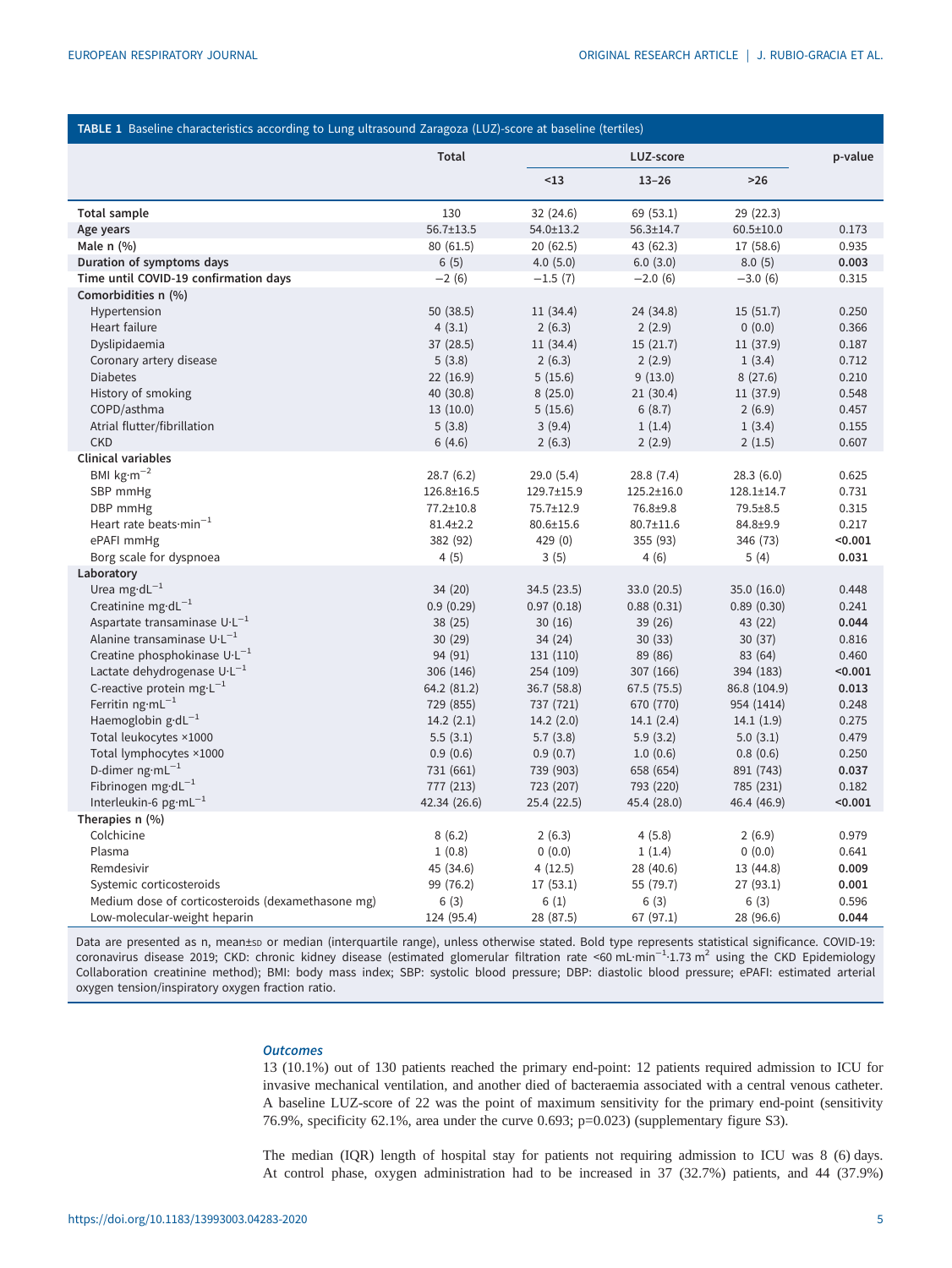<span id="page-5-0"></span>



needed to change to more aggressive medical treatment. Patients with a baseline LUZ-score >75th percentile presented a significantly higher proportion of events for the primary end-point (25%;  $p=0.016$ ), a longer length of stay without being transferred to intensive care (median 9 days, IQR 6 days;  $p=0.003$ ), and required a significant increase in oxygen administration at control (41.7%; p=0.037) (table 2). Kaplan– Meier curves showing how baseline LUZ-score stratification might help predicting patients at higher risk of primary end-point can be found in [supplementary figure S4.](http://erj.ersjournals.com/lookup/doi/10.1183/13993003.04283-2020.figures-only#fig-data-supplementary-materials)

Univariable logistic regression analysis identified estimated ePAFI (hazard ratio (HR) 0.99, 95% CI 0.98– 0.99; p=0.027) and LUZ-score at baseline >22 (HR 5.45, 1.42–20.90; p=0.013) as potential predictors for the primary end-point ([supplementary table S3](http://erj.ersjournals.com/lookup/doi/10.1183/13993003.04283-2020.figures-only#fig-data-supplementary-materials)). In the multivariable logistic regression, after adjusting for confounders and bootstrapping [\(table 3\)](#page-6-0), LUZ-score at baseline >22 points (cut-off with highest sensitivity) was identified as an independent predictor for the primary end-point (HR 5.25, 0.84–32.84; p=0.038) [\(table 3\)](#page-6-0).

## **Discussion**

In this study we monitored lung injury through lung ultrasound in patients hospitalised due to COVID-19. We propose a quantitative score based on lung ultrasound to estimate severity of the disease. Our main results show that LUZ-score at admission identifies patients with more severe lung injury and can accurately predict poor outcomes. The score does not change over the first 72 h of hospital stay, meaning that it is fully informative upon admission.

| <b>TABLE 2</b> Outcomes by lung ultrasound Zaragoza (LUZ)-score at baseline             |          |                  |                    |                  |         |  |
|-----------------------------------------------------------------------------------------|----------|------------------|--------------------|------------------|---------|--|
|                                                                                         | Total    | LUZ-score        |                    |                  | p-value |  |
|                                                                                         |          | <25th percentile | 25-75th percentile | >75th percentile |         |  |
| Primary outcome                                                                         |          |                  |                    |                  |         |  |
| ICU admission and/or death                                                              | 13 10.1  | 3(9.4)           | 3(4.3)             | 7(25.0)          | 0.016   |  |
| Secondary outcomes                                                                      |          |                  |                    |                  |         |  |
| Length of stay days                                                                     | 8±6      | 5±6              | $8 + 4$            | 9±6              | 0.003   |  |
| Necessity of increased oxygen therapy at 48/72 h                                        | 42(34.1) | 5(16.1)          | 27 (39.7)          | 10(41.7)         | 0.037   |  |
| Necessity to escalate COVID-19 treatment at 48/72 h                                     | 52(40.9) | 9(29.0)          | 29(42.0)           | 14(51.9)         | 0.199   |  |
| Necessity of increased oxygen therapy or escalation of COVID-19<br>treatment at 48/72 h | 62(50.4) | 11(35.5)         | 35(51.5)           | 16 (66.7)        | 0.067   |  |

Data are presented as n (%) or mean±sp, unless otherwise stated. ICU: intensive care unit; COVID-19: coronavirus disease 2019. Bold type represents statistical significance.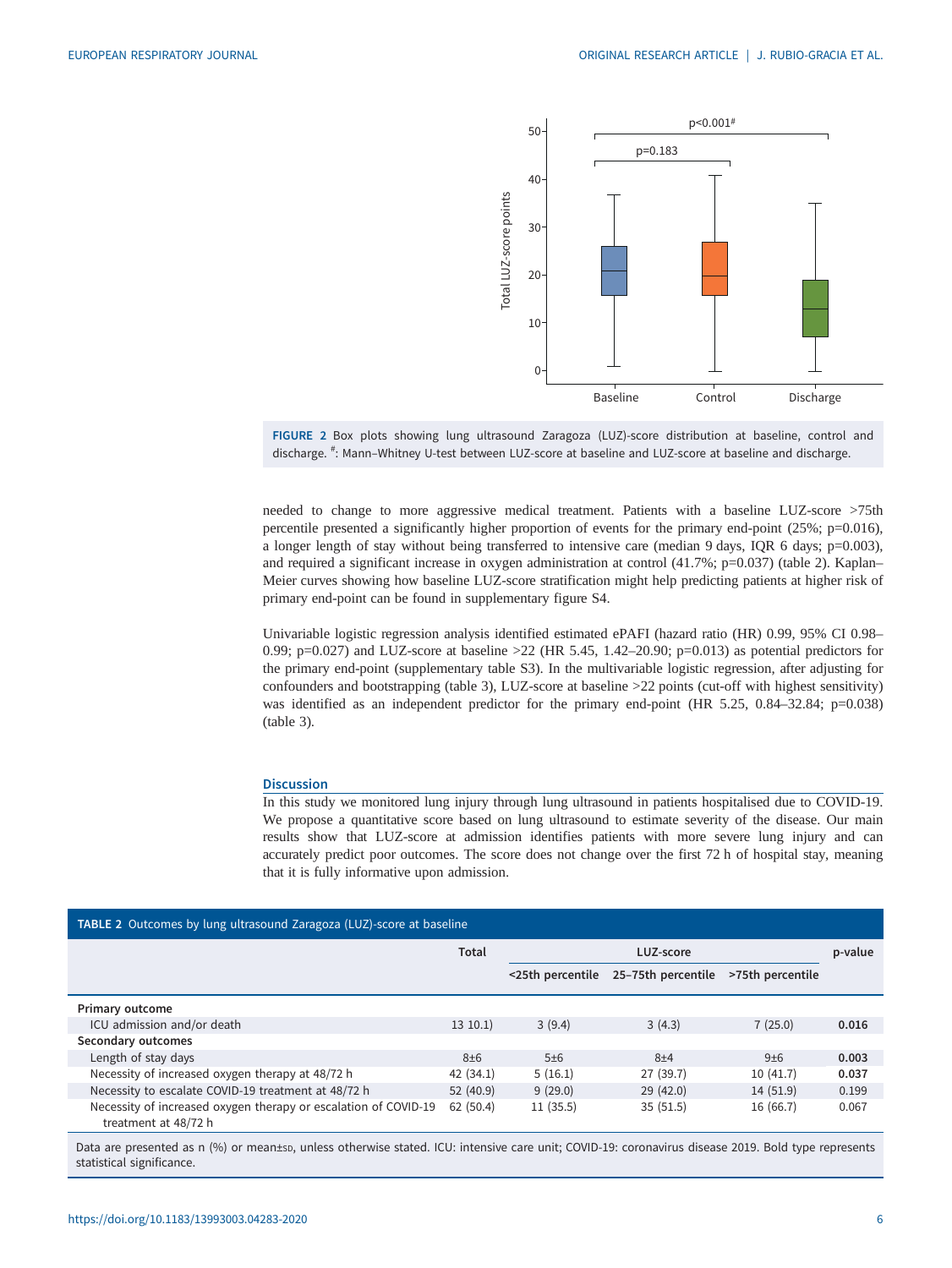<span id="page-6-0"></span>TABLE 3 Univariable and multivariable logistic regression model for the primary combined end-point all-cause mortality and/or intensive care unit admissions

|                                     |                      | Univariable |                     | Multivariable        |
|-------------------------------------|----------------------|-------------|---------------------|----------------------|
|                                     | HR (95% CI)          | p-value     | HR (95% CI)         | p-value              |
| Age                                 | $1.02(0.97 - 1.06)$  | 0.351       | $1.03(0.97 - 1.10)$ | 0.287                |
| Dyslipidaemia                       | $2.35(0.73 - 7.53)$  | 0.151       | $1.53(0.32 - 7.20)$ | 0.586                |
| <b>Diabetes</b>                     | $2.42(0.67 - 8.70)$  | 0.176       | $0.99(0.15 - 6.44)$ | 0.992                |
| ePAFI                               | $0.99(0.98 - 0.99)$  | 0.027       | $0.99(0.98 - 1.00)$ | 0.640                |
| <b>CPK</b>                          | $1.00(1.00-1.00)$    | 0.098       | $1.00(0.99 - 1.00)$ | 0.109                |
| <b>Total lymphocytes</b>            | $1.06(0.97 - 1.17)$  | 0.175       | $1.03(0.92 - 1.15)$ | 0.563                |
| Baseline LUZ-score >22 <sup>#</sup> | $5.45(1.42 - 20.90)$ | 0.013       | 5.25 (0.84-32.84)   | $0.038$ <sup>9</sup> |

Bold type represents statistical significance. ePAFI: estimated arterial oxygen tension/inspiratory oxygen fraction ratio; CPK: creatine phosphokinase; LUZ: lung ultrasound Zaragoza. #: point of highest sensitivity and specificity (sensitivity 76.9%, specificity 62.1%, area under the curve 0.693; p=0.023); ¶ : significant after a bootstrap of 1000 replicates.

Given the extensive lung involvement in COVID-19 patients, lung ultrasound may have some potential utility in the management of acutely ill patients [[15, 16\]](#page-8-0). Some studies have reported an improvement in lung involvement assessment in COVID-19 by using lung ultrasound in the context of the emergency department and the ICU [[17, 18\]](#page-8-0), but we only have found two prospective studies analysing the prognostic value of lung ultrasound during the first pandemic wave of COVID-19 (March and April 2020) [\[19](#page-8-0), [20\]](#page-8-0). The first included 80 patients (17 outpatients, 42 hospitalised patients and 21 patients with orotracheal intubation or death), initially admitted to the emergency department [\[19](#page-8-0)]. The authors used a quantitative scale (lung ultrasound score) based on measurements in 10 areas of the chest identifying those patients with the greatest probability of admission to the ICU. The second study included 120 patients, using a similar quantitative scale, based only in six areas, and including COVID-19 patients admitted either to a medical ward or ICU [\[20](#page-8-0)]. Of these patients, only 20 (16.6%) were monitored during the study. The authors concluded that lung ultrasound rapidly identifies pulmonary involvement and provides risk stratification. Despite the novelty and importance of these findings, both studies had some limitations. Samples were heterogeneous, as both outpatients and those hospitalised in a medical ward or at the ICU were included. Furthermore, they did not provide data about changes in treatment guided by the score, nor about follow-up in lung ultrasound score. (LICHTER et al. [[20\]](#page-8-0) only monitored 20 patients.) In addition, these studies were carried out during the first pandemic wave, and thus their results may not translate effectively to the current situation, since some effective therapies, such as dexamethasone [[21\]](#page-8-0) and remdesivir [[22\]](#page-8-0) are now being used in a more systematic fashion.

In our patients, LUZ-score did not change during the first  $72 h$  after admission ( $p=0.183$ ), which underlines the importance of the early assessment of the lung. Postero-inferior and supero-lateral areas of both lungs were the regions more commonly and more severely involved. This pattern is similar to that described in other studies using lung ultrasound in COVID-19 [\[18](#page-8-0), [19](#page-8-0), [23\]](#page-8-0). One striking finding from our study, not previously reported, was that although lung injury decreased significantly at discharge (median (IQR) 21 (10) points at admission versus 13 (12) points at discharge;  $p \le 0.001$ ), most patients still had lung ultrasound findings. Whether these findings indicate an active or evolving injury remains to be clarified. Whatever the meaning, this is a clear expression of the heterogeneity of the clinical picture of COVID-19 infection and the dissociation between clinical and radiological development. Furthermore, the persistence of lung artefacts at discharge should prompt the medical community to address the follow-up of these patients from a comprehensive perspective, which must include a close monitoring of lung function and potential residual lesions.

In our cohort, patients with the highest LUZ-score (>75th percentile) at baseline had longer duration of symptoms, more dyspnoea self-reported via the Borg scale, a significantly lower ePAFI and higher concentration of lactate dehydrogenase, C-reactive protein and interleukin-6. In keeping with the perception of a greater degree of severity, patients with a higher LUZ-score had been treated at admission more often with systemic steroids (93.1%, p=0.001) and remdesivir (44.8%, p=0.009). In short, lung ultrasound and quantification of lung damage using the LUZ-score identified the most severely affected patients, as shown by significant correlation with other measures of severity such as clinical or analytical parameters and indirectly through the treatment they received.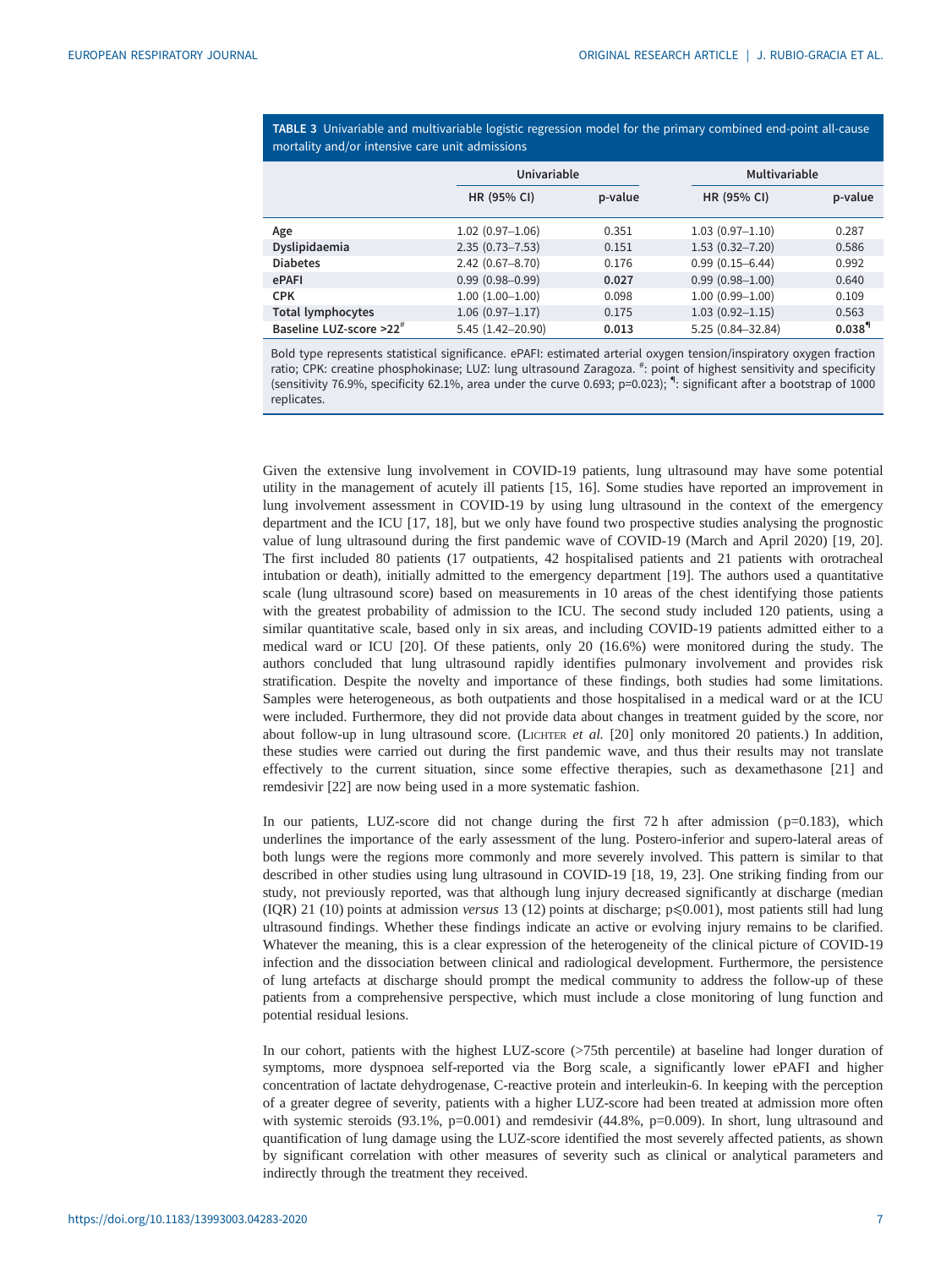<span id="page-7-0"></span>Our results reveal a new tool to assist in the management of patients with COVID-19. Quantification of lung injury through an objective measure such as the LUZ-score offers the opportunity for early identification of the most severe patients, and, as a consequence, the early implementation and proper allocation of most intense treatment in those COVID-19 patients.

Relevant information can be extracted from our study. First, patients with more severe respiratory symptoms at admission had higher LUZ-scores (>75th percentile) and more frequently exhibited death from all causes or admission to the ICU (25%,  $p=0.009$ ). Second, baseline LUZ-score >22 points and ePAFI were identified in the univariable logistic regression model as predictors for the primary end-point [\(table 3\)](#page-6-0). LUZ-score >22 points remained significant in the final multivariable model, after adjusting for potential confounders and bootstrapping (HR 5.25, 95% CI 0.84–33.84; p=0.038). The fact that confidence intervals were wide and included the unit deserves some consideration. It is probable that a higher power would have been obtained with a larger sample size, but we were limited by the availability of ultrasound equipment and trained staff, the need for higher safety precautions, and the work overload associated with the current pandemic situation. Sample size was designed based on the collection of samples for biomarker analysis, and limited by available funding. It should also be taken into account that the study's primary end-point was hard (death and/or ICU admission). Conversely, the fact that the result is significant after bootstrapping reflects its consistency and strongly supports a potential utility of ultrasound along with other clinical variables, such as ePAFI. This is especially important in a disease with highly variable clinical expression, and frequently dissociated from data yielded by other complementary examinations.

We suggest LUZ-score as an easy, simple and fast point-of-care ultrasound tool in patients with COVID-19 to stratify risk upon admission in combination with other clinical and analytical variables. According to our results, admission lung ultrasound can help clinicians to implement COVID-19 treatment (either by the early increase of oxygen flow or by escalating other therapies) in those cases more severely involved. Given the advantages of lung ultrasound, this technique can be repeated as many times as needed and everywhere, which confer additional advantages for its clinical use.

# Limitations

The study was carried out in a single centre, so the results cannot be generalisable. We did not analyse correlations between lung ultrasound and CT, due to the study design. The sample size was designed based on the collection of samples for biomarker analysis, which could have underestimated the power of the multivariable logistic regression analysis. Finally, although all physicians who took lung ultrasound images had great previous experience in lung ultrasound, this technique is operator-dependent, and could have influenced the final results.

#### Conclusions

Lung ultrasound and LUZ-score allow the quantification of the degree of pulmonary involvement in patients with COVID-19. There are no changes in the score during the first 72 h of admission, which reinforces the importance of the very first ultrasound assessment, which should be performed soon after admission. A baseline admission LUZ-score >22 is a predictor of ICU admission or in-hospital death. Despite the improvement in clinical condition, ultrasound lung artefacts remain at discharge in a proportion of patients. This particular finding has not been reported previously and its significance is not clear.

Acknowledgements: To all the staff, physicians, nurses and technicians, of the internal medicine and infectious diseases departments (Clinical Hospital "Lozano Blesa", Zaragoza, Spain). To the patients who agreed to participate in the study. To all of the patients who suffered and died from the pandemic and health workers who looked after them.

Conflict of interest: None declared.

Support statement: The study was funded through a COVID-19 2020 crowdfunding campaign launched by the Aragon Health Research Institute [\(https://www.iisaragon.es/utilidad-de-la-ecografia-clinica-y-el-uso-de-biomarcadores](https://www.iisaragon.es/utilidad-de-la-ecografia-clinica-y-el-uso-de-biomarcadores-sericos-en-la-estratificacion-del-riesgo-de-pacientes-con-infeccion-por-sars-cov2-covid-19/)[sericos-en-la-estratificacion-del-riesgo-de-pacientes-con-infeccion-por-sars-cov2-covid-19/](https://www.iisaragon.es/utilidad-de-la-ecografia-clinica-y-el-uso-de-biomarcadores-sericos-en-la-estratificacion-del-riesgo-de-pacientes-con-infeccion-por-sars-cov2-covid-19/)). Funding information for this article has been deposited with the [Crossref Funder Registry.](https://www.crossref.org/services/funder-registry/)

#### References

1 Ramanathan K, Antognini D, Combes A, et al. Clinical features of patients infected with 2019 novel coronavirus in Wuhan, China. Lancet 2020; 395: 497–506.